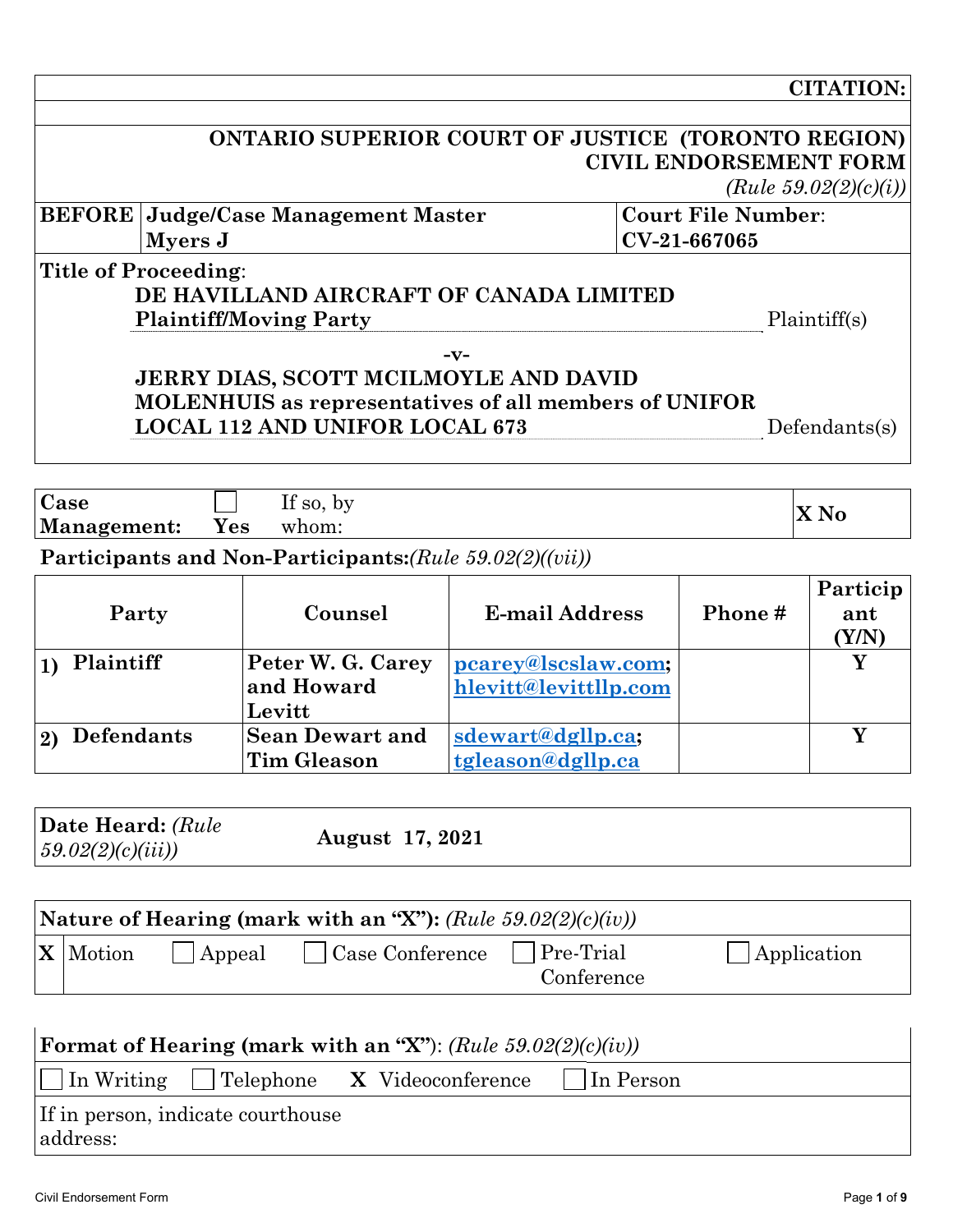#### **Relief Requested:** *(Rule. 59.02(2)(c)(v))*

## **An interlocutory injunction to prevent illegal picketing during a lawful strike.**

#### **Disposition made at hearing or conference (operative terms ordered):** *(Rule 59.02(2)(c)(vi))*

Order to go prohibiting the defendants, and any other person having notice of the order, from interfering with, blocking, obstructing, or delaying. in any way whatsoever, the entry of vehicles or people into the East Gate to the Bombardier and De Havilland facilities at Downsview Airport.

In addition to not obstructing entry, informational picketers whom those in control of Downsview Airport allow to attend on Downsview Airport land, shall not come within a radius of 20 metres of the East Gate turnstiles. As an exception, only once every five minutes, a single picketer may walk across the entrances and exits that make up the East Gate provided that the picketer does so walking continuously and completes crossing the entrances or exits within one minute.

Order to go requiring the Sheriff to enforce this order and the Toronto Police Service to provide assistance to the Sheriff to do so.

The plaintiff may submit a Costs Outline and no more than three pages of submissions to my Judicial Assistant by August 25, 2021. The defendants may respond with their own Costs Outline and no more than three pages of submissions delivered to my Judicial Assistant by September 1, 2021.

| $\operatorname{Costs: On}$ As above |    | indemnity basis, | are     |
|-------------------------------------|----|------------------|---------|
| a                                   |    | fixed at \$      | payable |
| by                                  | τo | [when]           |         |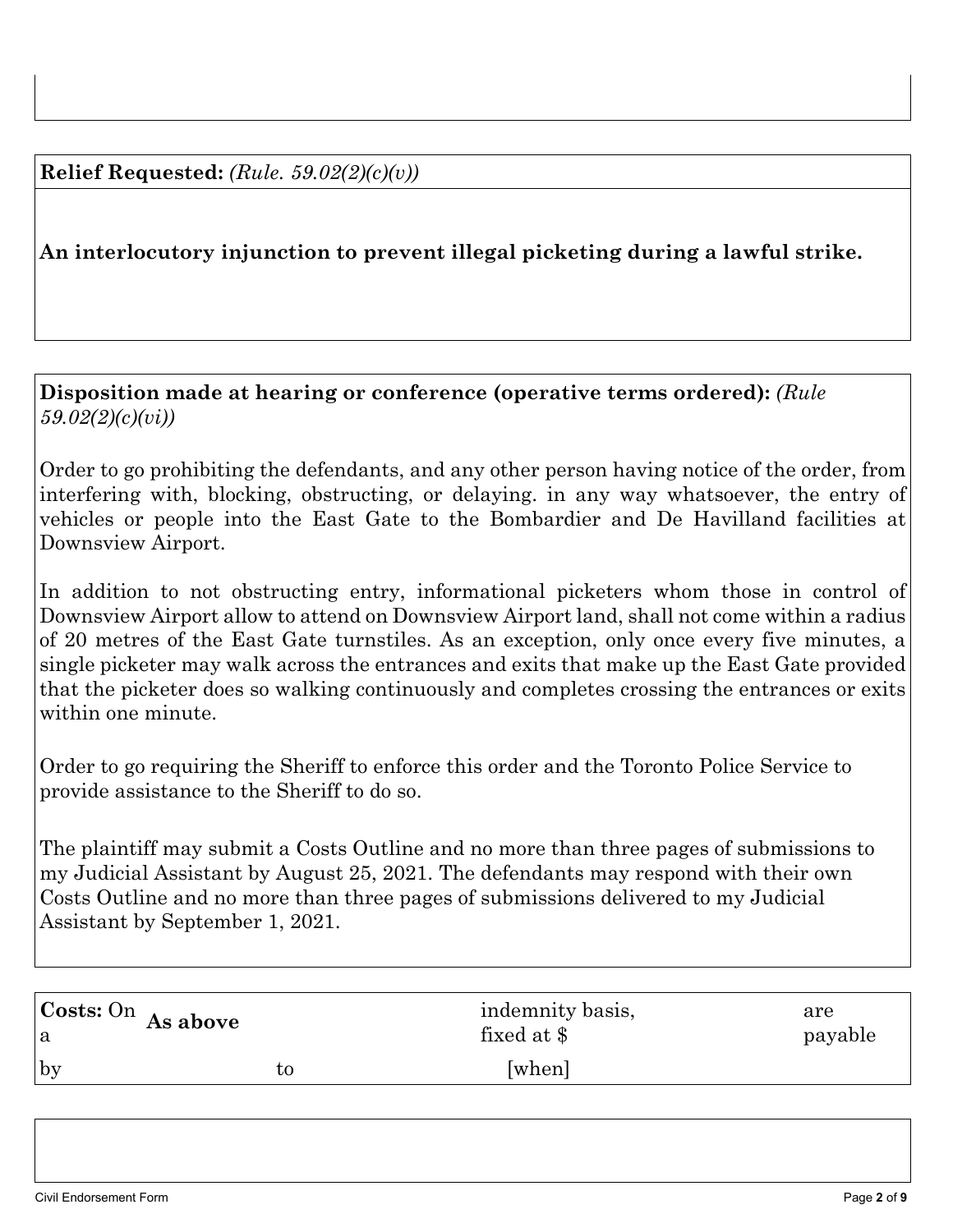Unifor Locals 112 and 673 are engaged in a lawful strike against their employer De Havilland.

On Tuesday, August 3, 2021 the two locals commenced a blockade of the employer's premises at Downsview Airport. Since then, union picketers will not allow any person, vehicle, or goods, in or out. When six people were flown into the airport site to ready a plane for delivery to a buyer, union members from the shared Bombardier premises as well as De Havilland striking employees blockaded the plane with their vehicles so it could not take off and they blockaded some of the replacement workers in an office.

The defendants admit that their actions are illegal. Their own union literature makes clear that the striking members are not allowed to blockade the employer's site or to use force to prevent others from accessing or leaving the site if they choose to do so.

The defendants admit that the plaintiff has established a sufficiently strong case to justify the granting of an injunction to stop the defendants from blockading the site pending the trial of the action.

The defendants also admit that if the blockade continues, the plaintiff will suffer irreparable harm – harm that cannot be compensated by an award of money damages after trial. The union's witnesses agreed that the plaintiff's planes require regular maintenance to keep their regulatory authorization to fly. That includes the planes on the ground at the work site and the planes sold to third parties by the plaintiff previously. No one contested Mr. Poirier's evidence that the plaintiff is already off-side its regulatory maintenance requirements and that several of its customers' planes need work as well to avoid being grounded. Mr. Poirier testified that some maintenance tasks are required weekly. I am satisfied that there is a serious and real risk to the plaintiff's business reputation if it cannot deliver planes its has sold or provide required maintenance and repair to its planes and to planes it has sold. Its market share in its maintenance services business is also at risk if customers are required to look elsewhere for maintenance and the plaintiff is put into breach of its contractual and warranty commitments.

The defendants also admit that the plaintiff's "reasonable efforts to obtain police assistance, protection and action to prevent…obstruction of or interference with lawful entry or exit from the premises in question or breach of the peace have been unsuccessful" as required by s. 102 (3) of the *Courts of Justice Act*, RSO 1990, c C.43.

The defendants argue however that an injunction should be denied because the balance of convenience favours them. The balance of convenience is a comparison of the harm to the plaintiff if it is denied an injunction pending trial as against the harm that will be inflicted on the defendants if they are subjected to an injunction pending the trial.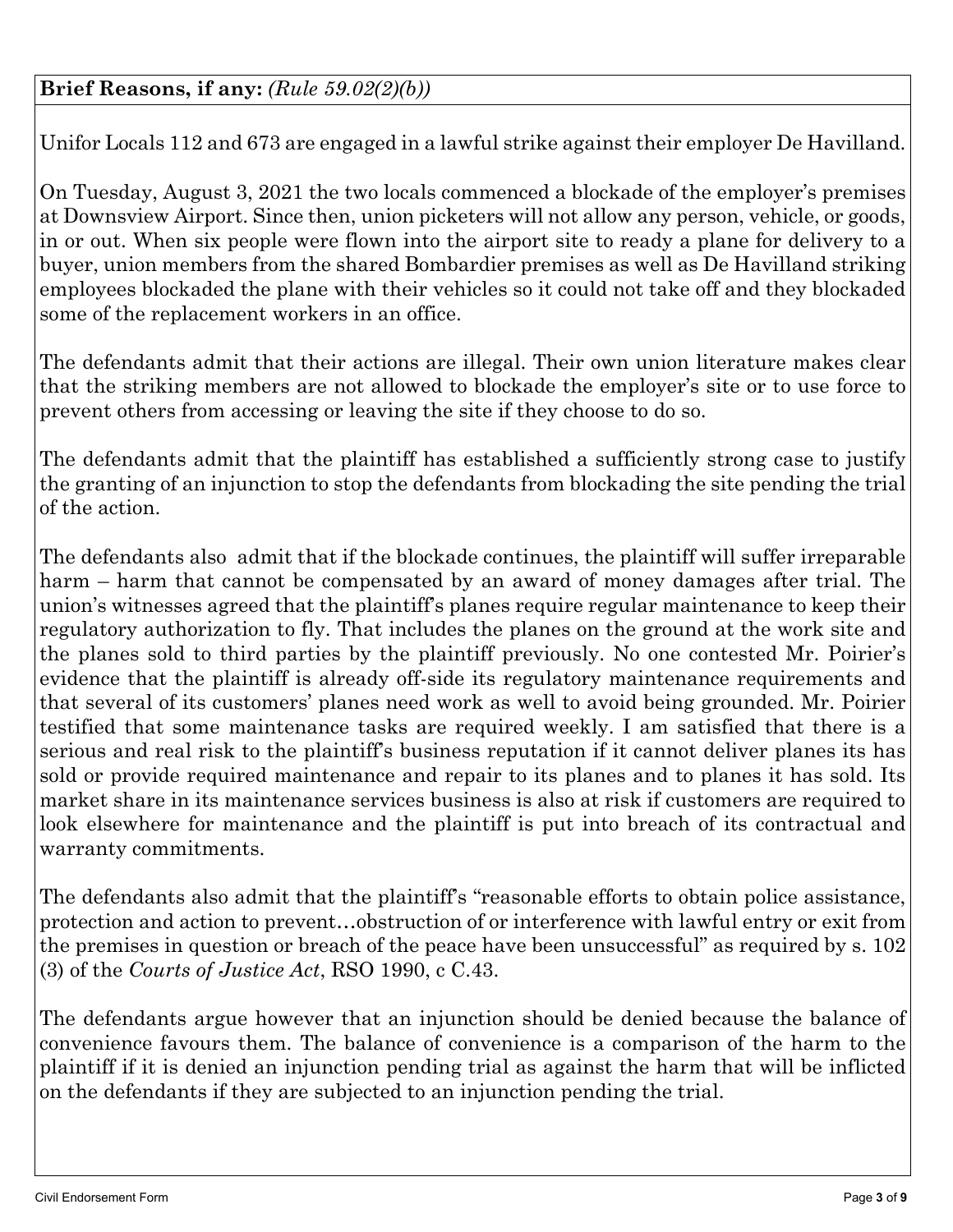On a related point, the defendants submit that the court always has a discretion to refuse to order an injunction where granting the order would not be just or equitable. They ask the court to decline to grant relief to the powerful employer who seeks to weaponize this court's jurisdiction as a tool against the vulnerable employees.

The defendants make essentially two arguments. First, they say that they plaintiff is not negotiating with them in good faith. Mr. Gleason links together several facts to argue that the employees' jobs are at real risk and the plaintiff is not being forthright with them about it.

It is common ground that De Havilland has to leave the Downsview Airport as the land is being redeveloped by its owner. In February of this year, De Havilland issued a glossy news release to reassure the market that its future was sound. Although the plane manufacturing industry has been "ravaged" by the pandemic., De Havilland expects market demand for its Dash 8 line of planes to recover. It says it is investing capital in customer service and support, design upgrades and modifications, cabin refurbishment features, and innovative product improvements.

The news release continues:

# **New Aircraft Production Pause**

Given that prevailing industry circumstances have hindered the ability to confirm new aircraft sales, De Havilland Canada will not produce new Dash 8-400 aircraft at its Downsview site beyond currently confirmed orders. This is a responsible and prudent measure that reflects current industry conditions, and will limit strain on the market and De Havilland Canada's supply base as the pandemic recovery occurs. Approximately 500 employees will be affected by the production pause.

De Havilland Canada's objective is to resume new aircraft delivery at the earliest possible time, subject to market demand.

### **Downsview Production Site**

The Downsview production site was sold by the previous owner Bombardier in 2018, with deadlines for the site and runway to be decommissioned. Pursuant to Bombardier's sale agreement, the Dash 8 program's current site lease expires in 2021. *Accordingly, De Havilland Canada has begun preparing to leave the site over the latter part of the year. There are a number of excellent production site options in Canada, and the company will be ready to meet new aircraft demand as the industry recovers.* [Emphasis added.]

The employer's evidence at the hearing is that it has not taken steps to truly analyze any specific new locations or even to create a short list. It says that the location for its new premises will turn on, among other things, the number of new orders it receives. This does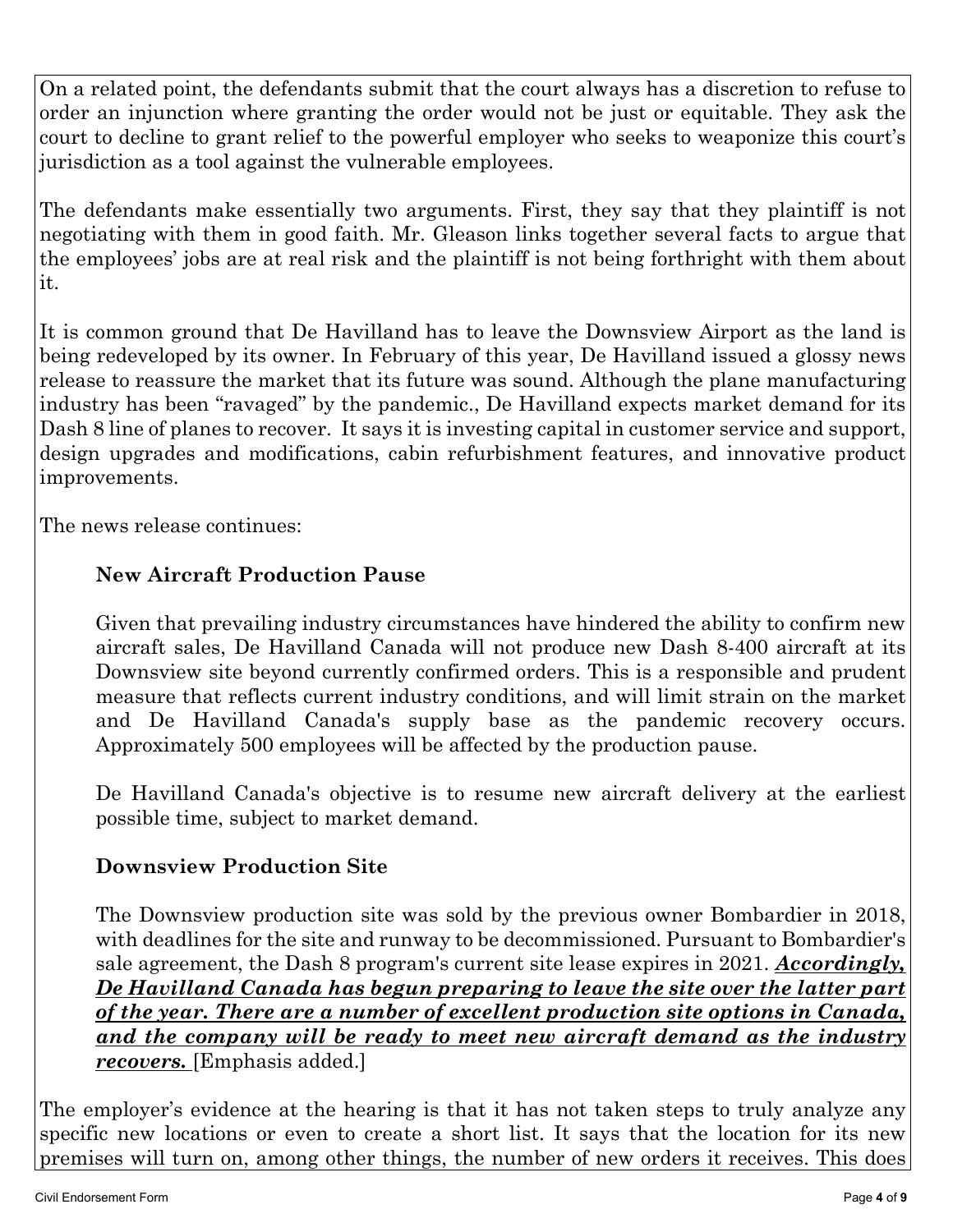not seem consistent with the company's commitment to be ready to meet demand as the industry recovers after having identified "a number of excellent production site options in Canada."

Under the current, expired collective bargaining agreements, both locals had some protections in case the business premises move. The agreements would continue to apply if the new premises are in Toronto in the case of one local and within 80 km of Toronto in the case of the other. In the event that the new premises are outside these boundaries, the agreements provide a small allowance to help defray travel costs for any employee who wishes to move to work at the new plant. Their seniority, exact jobs, and rights under the collective bargaining agreements are also protected.

Prior to the strike being declared, De Havilland says that it offered to increase the territory overed in the Toronto agreement to the same 80 km radius as the other agreement. The parties negotiated terms in late July to try to avert a strike. After three days of negotiations, the employer representatives on the negotiating committee apparently told the union that they had no authority to make a formal offer. They invited the union to make an offer and said that they would respond within 24 hours.

The union made an offer essentially to increase the radius of coverage of the collective agreements to 110 km. The union wanted to negotiate on that offer right away and into the weekend. The employer reps responded that they thought that the offer was a positive step that they could work with. Instead of responding with a counter-offer within 24 hours, they advised that senior executives with authority to negotiate were coming to Toronto from BC to do so.

There is a disagreement in the evidence as to whether the parties agreed to meet on the next Tuesday, August 3, 2021, or whether the employer said only that they would call the union on the 3rd to say when the senior executives would be here, briefed, and ready to meet. The union believed the latter as they told De Havilland that their national president would come to Toronto to participate in the final negotiations on Tuesday the 3<sup>rd</sup>. De Havilland reiterated on Friday July 30, 2021 that they were not planning to meet on the 3rd.

The union views this chain of events as indicative of bad faith bargaining by the employer. They spent three days negotiating an "idea" because the employer representatives on the committee had no authority to make an offer. Then when they said that people with authority were coming to meet, they quickly pulled back the date of the meeting. Instead of bargaining all weekend and getting a deal done on Tuesday next, the employer was offering a possible telephone call to set up a possible meeting date.

The union then went on strike on Sunday August 1, 2021. On August 3, 2021, it declared a blockade on the premises before the employer called to discuss the timing of a meeting with senior executives. On August 5, 2021, the employer flew six replacement employees into the premises to ready a plane for its scheduled delivery to a buyer. With assistance from Bombardier employees, members of the two striking locals broke through the fence and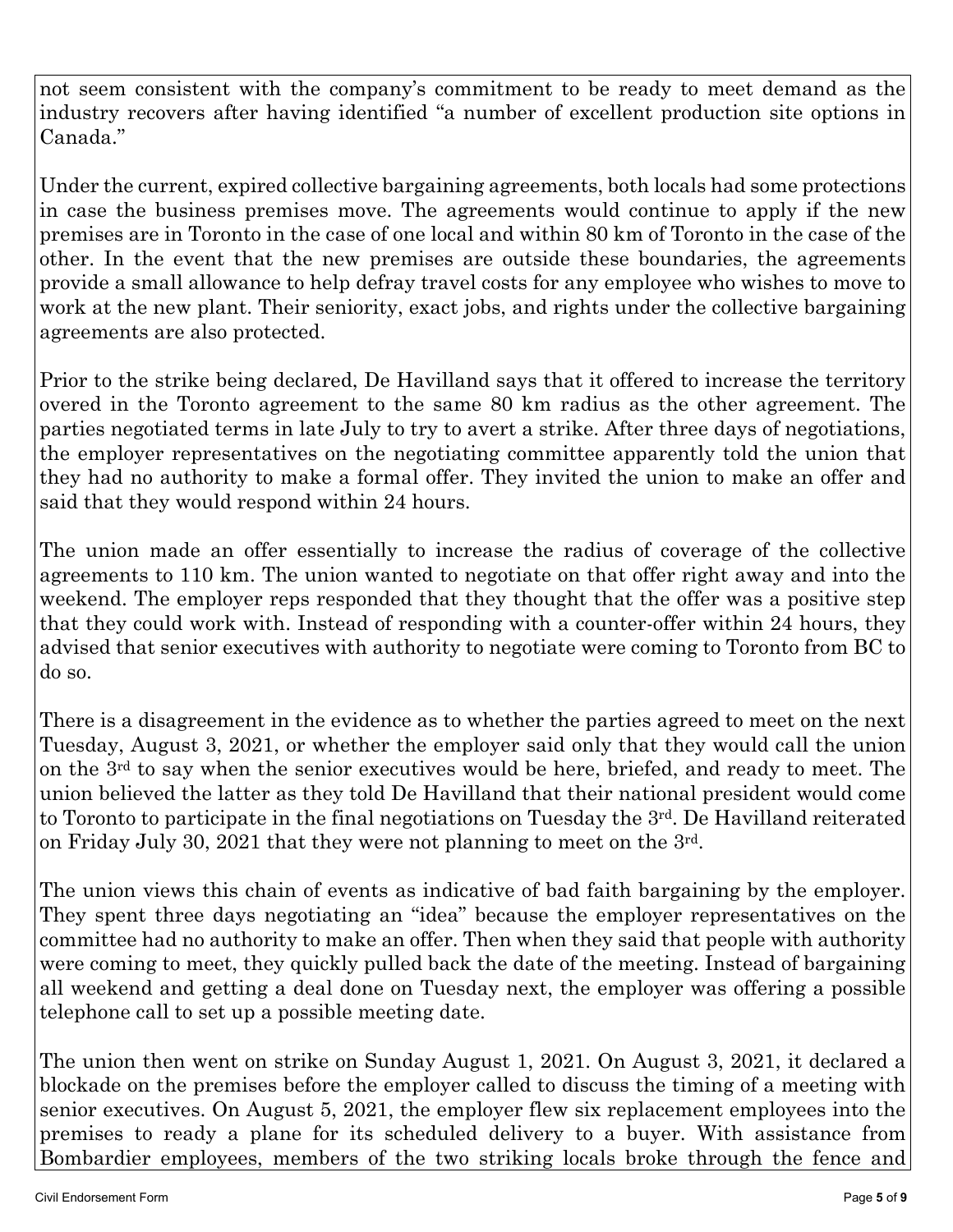blocked the customer plane in the hangar. Mr. Dewart says his clients thwarted the employer's efforts "to liberate" the plane as if they were holding it and the replacement employees prisoners.

Mr. Gleason argues for the defendants that the employees see an employer who is planning to move away and eliminate their jobs and who will not come clean about it. The employer was ragging the puck in negotiations. It told the public that it has excellent sites for relocating but it will not empower its representatives at the bargaining table to present an offer or negotiate on relocation and job security. Then it delayed and then cancelled a planned meeting and then it brought in replacement workers. Messrs. Gleason and Dewart argue that this is bad faith and abuse of power by the employer.

The employer's representatives put a different spin on the same facts. They say the union's offer was good enough to get the senior executives to agree to come in from BC to negotiate the final strokes. They had already offered to increase the geographic coverage of one of the collective bargaining agreements. They were about to negotiate to further increase them both. They told the union they needed a couple of days and instead of waiting, the locals declared a strike and then declared an illegal blockade. Of course the employer would not deal with the locals while they were engaging in a knowingly illegal blockade.

I do not need to decide whose characterization is closer to the truth. It is the role of the Ontario Labour Relations Board to assess whether bargaining is being conducted in good faith. Both sides make uncharitable assumptions about the other. But, even if the locals are correct or more correct, I still do not see how that entitles them to conduct an illegal blockade or how it helps them on an assessment of the balance of convenience in relation to an interlocutory injunction.

Without an injunction pending trial, the employer is left without access to its premises, subject to ongoing brazenly illegal acts, and suffering harm that the defendants admit is irreparable. No one suggests that the union members have the ability to pay damages that they may inflict on the employer if it loses even one sale.

On the other side of the balance, if the defendants are enjoined, they remain in a legal strike position with all of their lawful rights under the *Labour Relations Act.* They remain fully entitled to exercise their collective bargaining power and to associate and communicate to the fullest in accordance with the employees' rights under the *Charter of Rights* and consonant with *Charter* values.

An injunction will prevent the locals from using the blockade to try to exert pressure on the employer either to decide to relocate nearby or to improve its offer of job of protections closer to 110 km radius sought. Mr. Dewart does not want me to weaponize the court. But it is his clients who are using illegal means as a weapon. The case law is not in doubt. There is no *Charter* right to obstruct an employer's premises in a strike.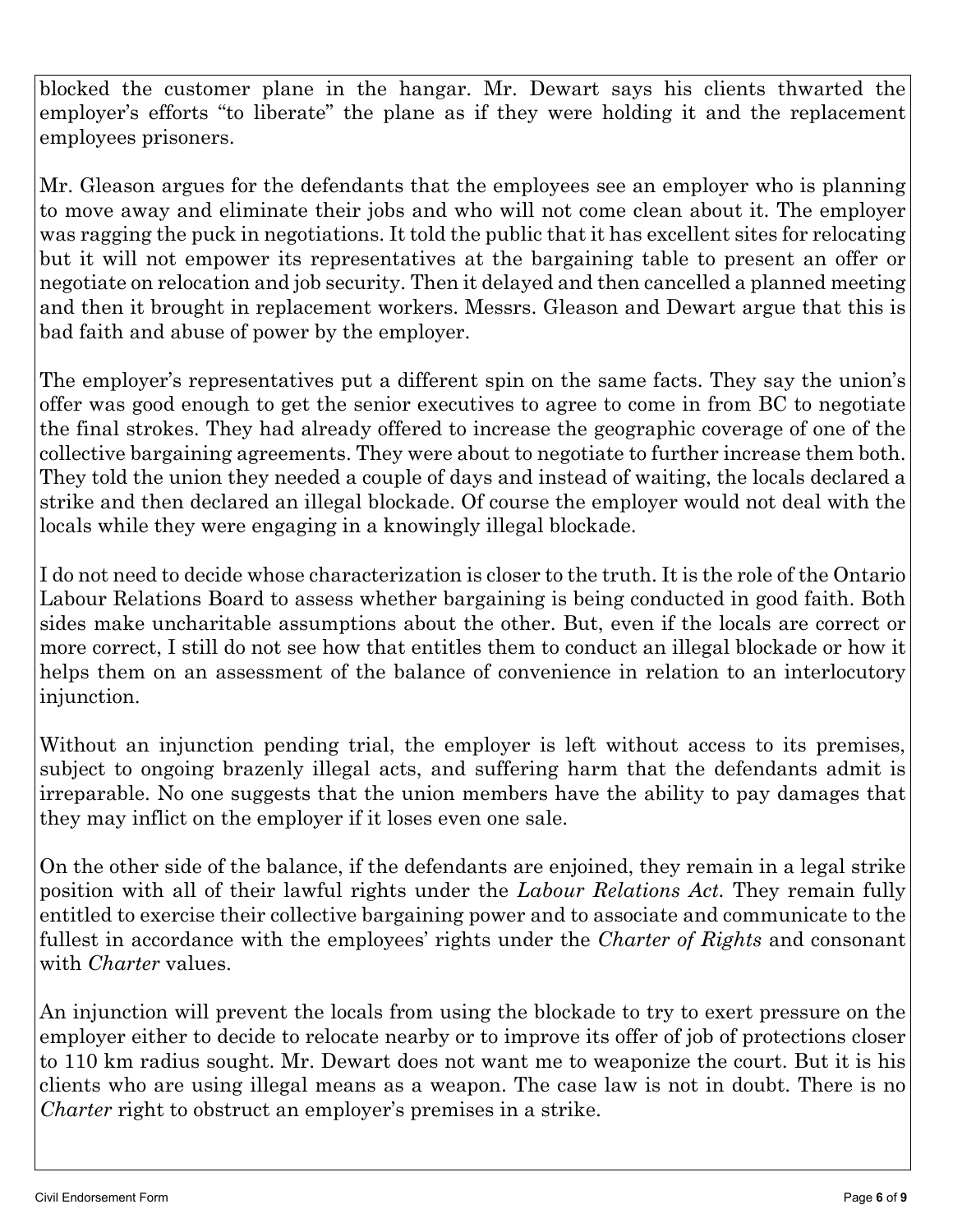The *Charter* rights of association and expression and the values favouring robust collective bargaining in Canadian society do not include physically blocking all access to an employer's premises or imprisoning people, vehicles, or goods.

The court is being asked to do what courts do – to apply the law to the facts. The locals know the applicable law here. Unifor's own literature is as clear as can be. The Court is not being weaponized by the employer. The court has no part in the resolution of the job security issues. I am not putting my thumb on the collective bargaining scale. All parties maintain their collective bargaining rights in full. Each can go to the OLRB if they have legitimate concerns as to the conduct of collective bargaining process. The court is enforcing the law of the land that applies to the defendants as to everyone else.

The balance of convenience does not favour the deliberate commission of illegal acts. The defendants suffer no cognizable harm by being enjoined from committing illegal acts pending trial.

The defendants argue though that the court should still decline relief due to the employer's lack of forthrightness as to its plans and due to improper evidence they say it adduced. I disagree. I am not the right person to try to decide if the employer is bargaining properly. The Legislature has assigned that task exclusively to the OLRB. I find the submissions of Messrs. Gleason and Dewart concerning the evidence adduced by the employer hyperbolic. Mr. Poirier's evidence that nine planes, "are either waiting delivery or are to be delivered in the near future" was not correct. As set out clearly in his next affidavit, four of them are due to be delivered imminently. Three are sold and are scheduled to be delivered next June. Two were sold but the buyer has reneged. They are actively for sale. As Mr. Poirier explained in cross-examination, the process of customizing a plane and readying it for sale takes several months. So while he said the union was preventing delivery of nine planes, it is really just preventing delivery of four. It is preventing the others from being readied for later delivery and two for sale. While four is not nine, it is a distinction without a difference. One would be bad enough. This is not the stuff of fundamental misrepresentation or contempt of court.

Similarly, immediately after the defendants blockaded the airplane and replacement employees on August 5, 2021, someone briefly posted and then removed a picture on the Facebook page used by De Havilland employees showing someone accessing a Dash 8's landing gear nacelles. Mr. Poirier took the picture to be a threat to the security of the nine planes on site that are just sitting out in the field unprotected. He immediately wrote to his security people. His contemporaneous emails leave no doubt that, rightly or wrongly, he was concerned for the security of the unprotected planes.

Looking at the Facebook posting and the wording that accompanied the picture leaves very plausible alternative meanings. Mr. McIlmoyle contacted the person in whose name the Facebook post was made to confirm that the picture was in fact fairly old and had been posted elsewhere on Facebook before. It is telling though, that Mr. McIlmoyle did not ask the fellow whether he was the person who posted the picture on the De Havilland page after the locals successfully thwarted the plaintiff's airplane liberation or, if he did so, what he intended.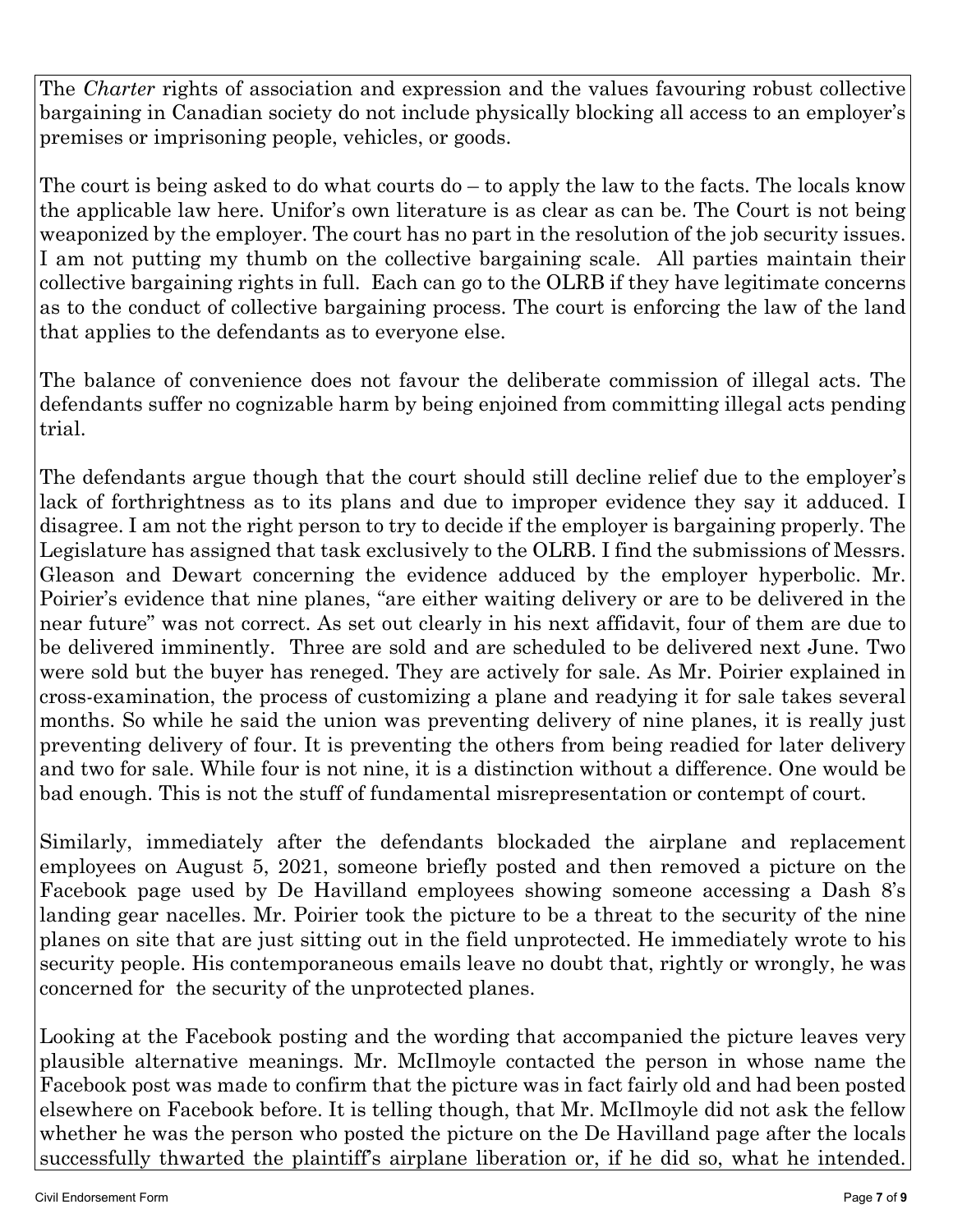There is no affidavit from the person who posted the picture.

I understand that labour relations can involve extreme emotions and extreme behaviour. I also understand that in labour injunction cases, misrepresentation of evidence amounts to contempt of court under s. 102 (9) of the *CJA*. The fact that in the calm light of a 20:20 dispassionate re-telling, the picture on Facebook might have a more innocent spin, does not mean that Mr. Poirier did not receive it as a threat or that he misrepresented the facts in swearing to his perception.

Moreover, even if I agreed that these two facts were lies, I still do not see how that would disentitle the plaintiff from an injunction in equity. I have quite recently denied an injunction for "unclean hands". I understand the point that a wrongdoer can be disentitled to the benefit of discretionary relief that is founded in fairness. But here, the alleged wrongdoing does not bear at all on the underlying conduct. If Mr. Poirier misrepresented the degree of threats made by an employee who posted a picture and the imminence of delivery of sold planes, that does not make fair or right the blockade of premises by the union locals. Denying an injunction would also not right the misstatements of evidence. It would not address the justice of the case. The clean hands doctrine is not premised on penalizing just any act of misconduct. It denies relief to a party who does not deserve relief because his misconduct reverses the equities or the underlying sense of justice of the case. That is not the case here at all.

I note that even in the precedent on which the defendants rely, in which the court found the employer's behaviour to be deceitful, an injunction was still granted. *General Motors of Canada Limited v CAW Local 222 et al.*, 2008 CanLII 28750 (ON SC). I see nothing near deceit here. It should not have been alleged.

In my view, the plaintiff is entitled to the remedy it seeks. It is also important to deal with the precise terms of acceptable delay by picketers conveying information so as to prevent constitutionally protected expression from being used to cover a *de facto* blockade.

Mr. Dewart argues that in a draft picket line protocol discussed among the parties, the employer had agreed to 15 minute delays. But the defendants' evidence is clear that they never agreed to the protocol. It bans blockades. If the defendants had respected the draft protocol, 15 minute delays in good faith might have been possible. But with a business with potentially hundreds of people, 15 minute delays would prevent lawful work from being done (would that the employer was inclined to try to replace a number of strikers). To move one plane, six people were required. It is not reasonable for 90 minutes to be taken at both ends of the day just for obstruction and not to truly communicate information meaningfully. There is another plane to be delivered next week and another next month. At 15 minutes each, getting 18 people in and out of the premises would be impossible. Plus staff will be required to perform maintenance on all the planes that are at the premises and to move goods, parts, and data out to plane owners whose planes need maintenance or are grounded.

For the reason set out above, like DM Brown J. in *Brookfield Properties Ltd. v. Hoath,* 2010 ONSC 6187, order to go prohibiting the defendants, and any other person having notice of the